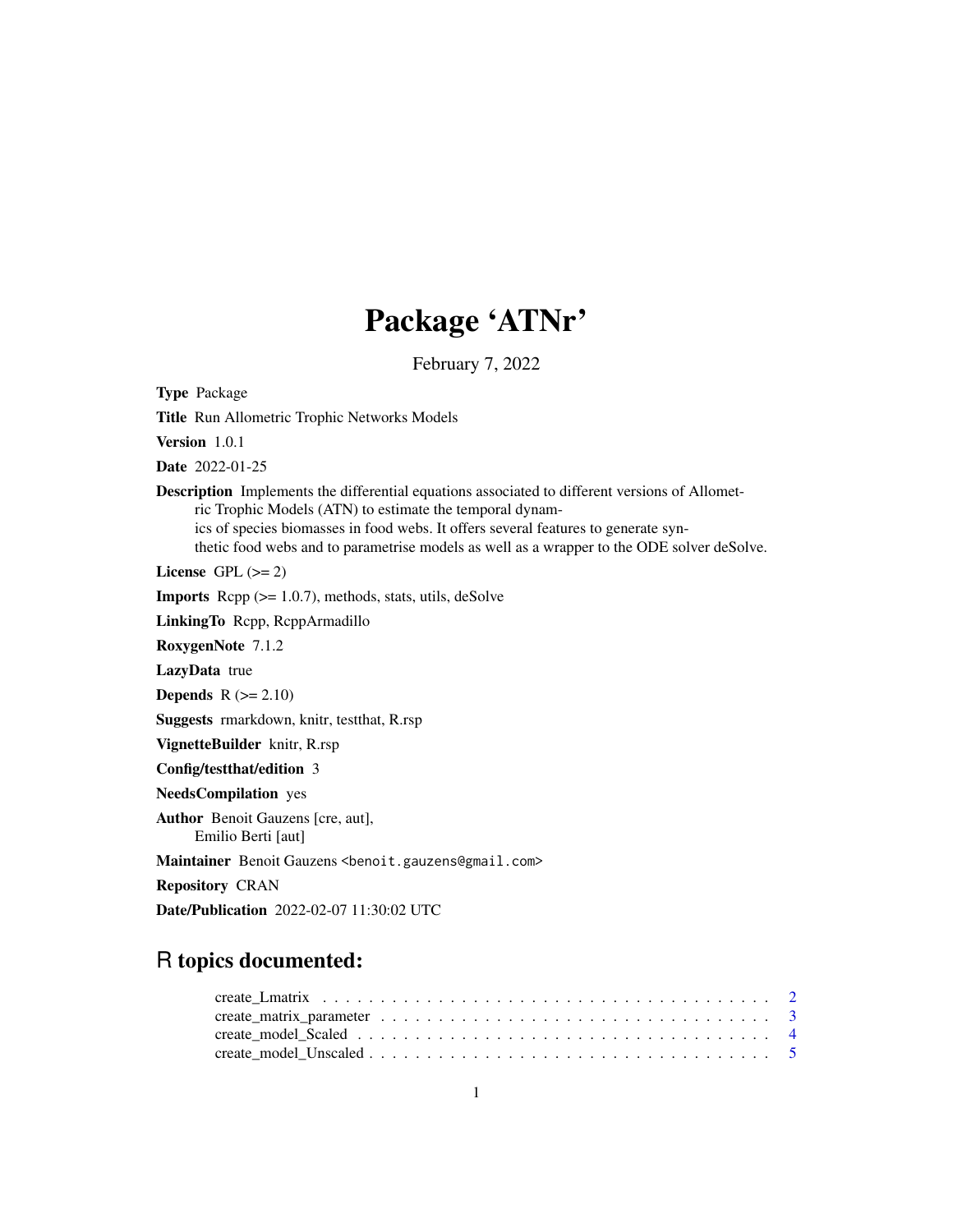<span id="page-1-0"></span>

| 6         |
|-----------|
| 7         |
| 8         |
| 8         |
| 9         |
| 10        |
| <b>10</b> |
| -12       |
| - 13      |
|           |
| - 14      |
| -15       |
| - 15      |
|           |
| - 17      |
| - 18      |
| -18       |
| -19       |
| 19        |
| 20        |
|           |

#### **Index** [21](#page-20-0)

<span id="page-1-1"></span>create\_Lmatrix *Make L matrix*

#### Description

Make L matrix

#### Usage

create\_Lmatrix(BM, nb\_b, Ropt =  $100$ , gamma = 2, th =  $0.01$ )

#### Arguments

| <b>BM</b> | float vector, body mass of species.                                  |
|-----------|----------------------------------------------------------------------|
| nb b      | integer, number of basal species.                                    |
| Ropt      | numeric, consumer/resource optimal body mass ratio.                  |
| gamma     | numeric, the  of the Ricker function.                                |
| th        | float, the threshold below which attack rates are considered $= 0$ . |

### Details

The L matrix contains the probability for an attack event to be successful based on allometric rules and a Ricker function defined by *Ropt* and *gamma*. If at least one species has not resource or consumer (i.e. it is an isolated species), another food web is generated, until a maximum of 100 iterations.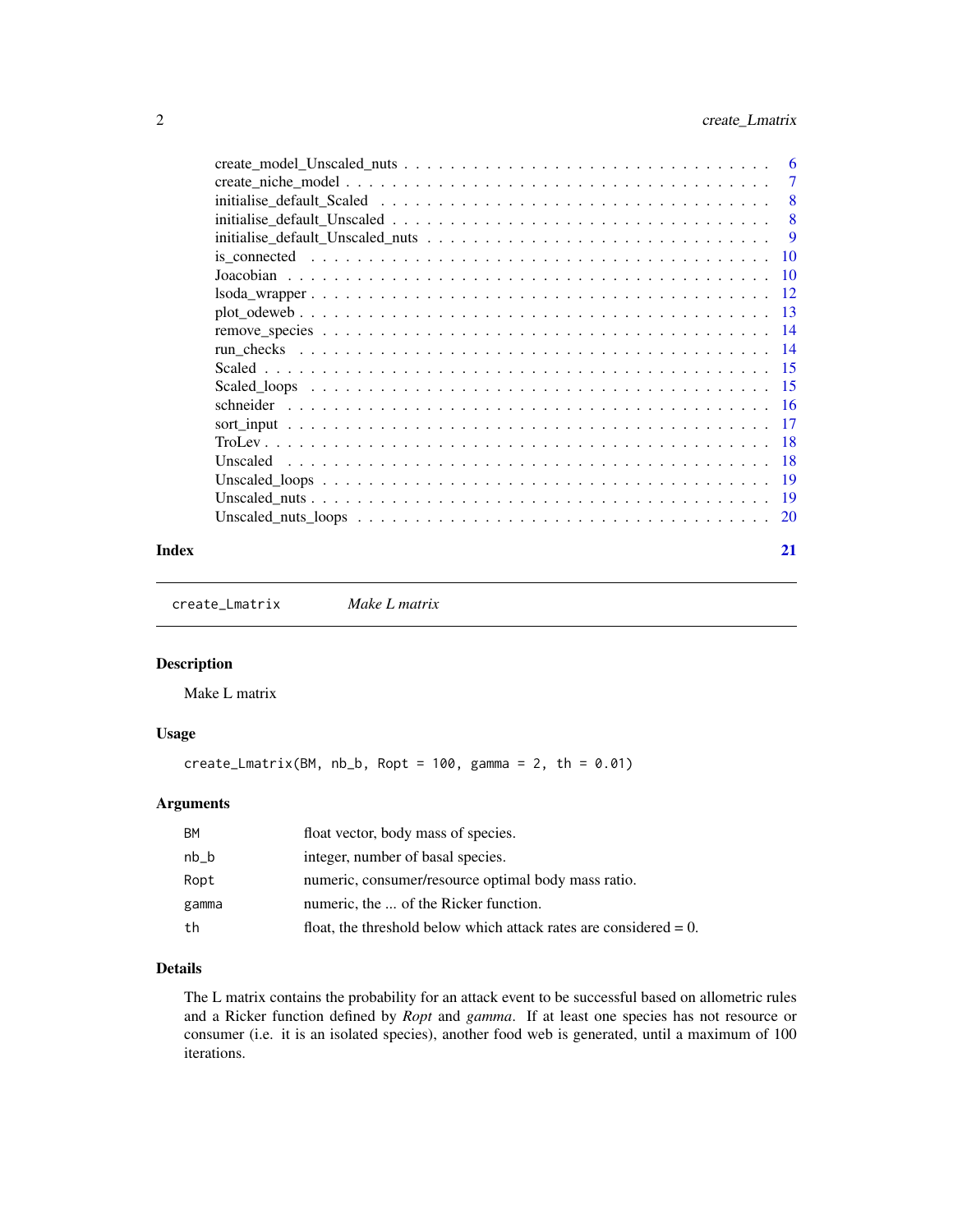#### <span id="page-2-0"></span>Value

A numeric matrix with the probability for an attack event between two species to be successful.

#### Examples

```
set.seed(123)
mass <- sort(10 ^ runif(30, 2, 6))
L <- create_Lmatrix(mass, nb_b = 10, Ropt = 100)
image(t(L))
```
create\_matrix\_parameter

*Make parameter matrix*

### Description

Make parameter matrix

#### Usage

```
create_matrix_parameter(BM, b0, bprey, bpred, E, T.K, T0, k)
```
#### Arguments

| <b>BM</b> | float vector, body mass of species. |
|-----------|-------------------------------------|
| b0        | const                               |
| bprey     | const                               |
| bpred     | const                               |
| F         | const                               |
| T.K,      | Celsius to Kelvin conversion        |
| T0,       | Default temperature in Kelvin       |
| k,        | Boltzmann constant                  |

#### Details

Make a parameter matrix that depends on both predators and prey and that is used to define attack rates and handling times based on the general allometric equation:

$$
p_{i,j} = b_0 * BM_i^{bprey} * BM_j^{bpred} * exp(-E * (T0 - T.K)/(k * T.K * T0))
$$

#### Value

A matrix filled with estimated values for a model parameter that depends on prey and predator body masses (see details)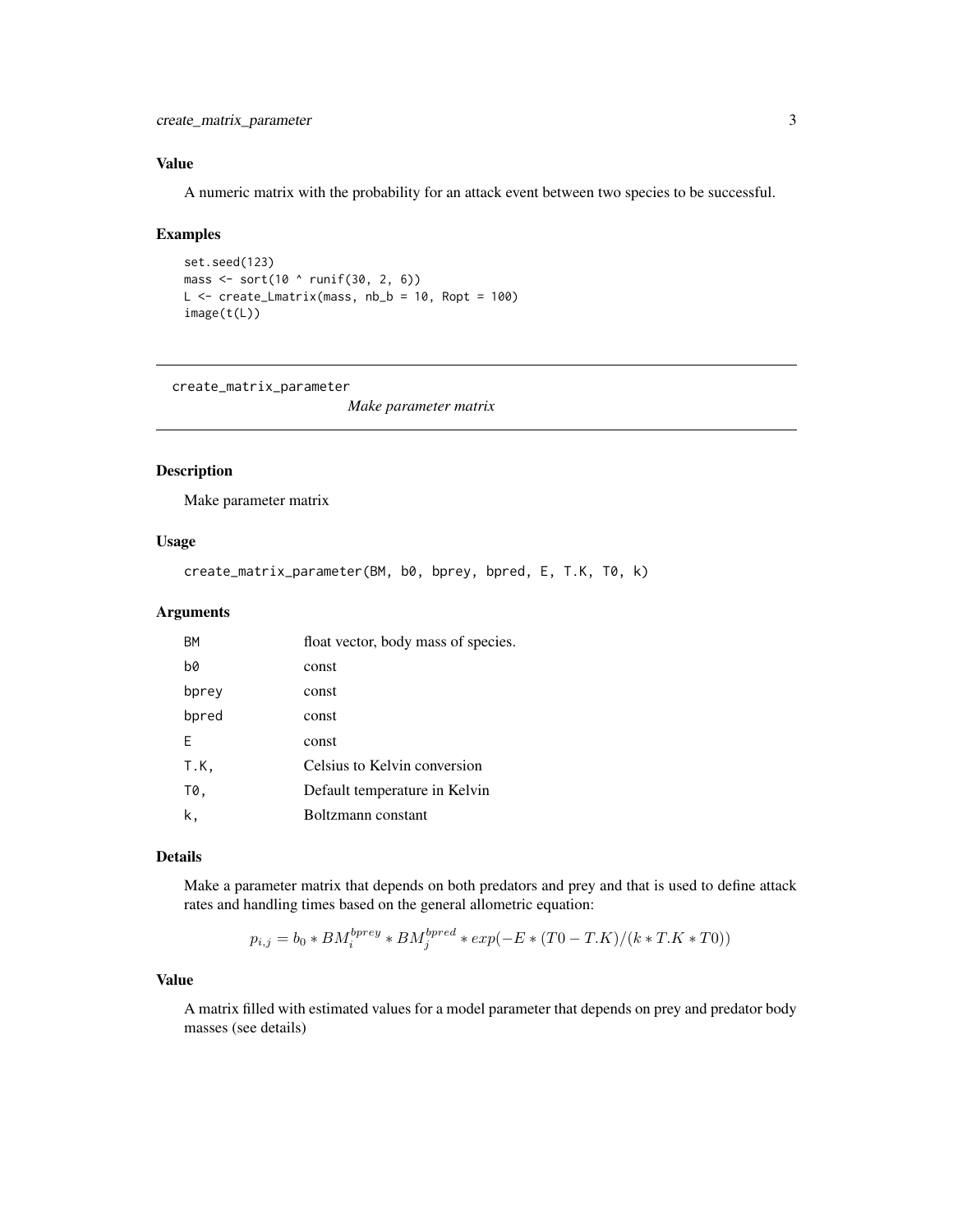<span id="page-3-0"></span>

Initialize an ATN model, following Delmas et al. 2017, Methods in Ecology and Evolution

#### Usage

create\_model\_Scaled(nb\_s, nb\_b, BM, fw)

#### **Arguments**

| nb s | integer, number of total species.        |
|------|------------------------------------------|
| nb b | integer, number of basal species.        |
| BМ   | float vector, body mass of species.      |
| fw   | binary adjacency matrix of the food web. |
|      |                                          |

#### Details

A model is defined by the total number of species (*nb\_s*), the number of basal species (*nb\_b*), the number of nutrients  $(nb_n)$ , the body masses  $(BM)$  of species, and the adjacency matrix  $(f_w)$ representing species interactions.

#### Value

An object of class *ATN (Rcpp\_parameters\_prefs)*.

#### References

Delmas, E., Brose, U., Gravel, D., Stouffer, D.B. and Poisot, T. (2017), Simulations of biomass dynamics in community food webs. Methods Ecol Evol, 8: 881-886. https://doi.org/10.1111/2041- 210X.12713

```
library(ATNr)
set.seed(123)
n_species <- 50
n_basal <- 20
masses <- sort(10^runif(n_species, 2, 6)) #body mass of species
L <- create_Lmatrix(masses, n_basal)
fw \leftarrow Lfw[fu > 0] < -1mod <- create_model_Scaled(n_species, n_basal, masses, fw)
```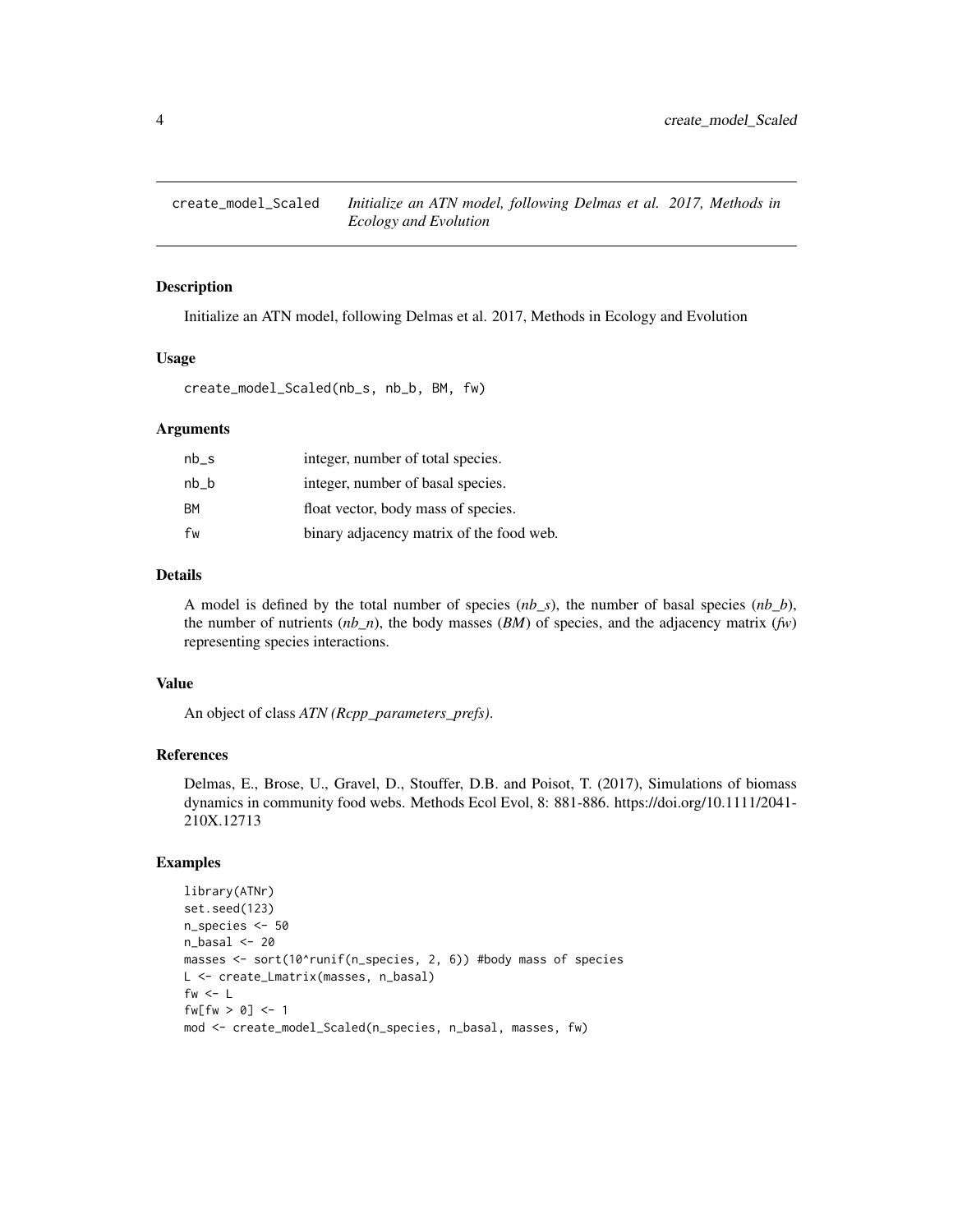<span id="page-4-0"></span>create\_model\_Unscaled *Initialize an ATN model, following Binzer et al. 201, Global Change Biology*

#### **Description**

Initialize an ATN model, following Binzer et al. 201, Global Change Biology

#### Usage

```
create_model_Unscaled(nb_s, nb_b, BM, fw)
```
#### Arguments

| $nb_s$ | integer, number of total species.        |
|--------|------------------------------------------|
| $nb_b$ | integer, number of basal species.        |
| ΒM     | float vector, body mass of species.      |
| fw     | binary adjacency matrix of the food web. |

#### Details

A model is defined by the total number of species (*nb\_s*), the number of basal species (*nb\_b*), the number of nutrients  $(nb_n)$ , the body masses  $(BM)$  of species, and the adjacency matrix  $(fw)$ representing species interactions.

#### Value

An object of class *ATN (Rcpp\_parameters\_prefs)*.

#### References

Binzer, A., Guill, C., Rall, B.C. and Brose, U. (2016), Interactive effects of warming, eutrophication and size structure: impacts on biodiversity and food-web structure. Glob Change Biol, 22: 220- 227. https://doi.org/10.1111/gcb.13086 Gauzens, B., Rall, B.C., Mendonca, V. et al. Biodiversity of intertidal food webs in response to warming across latitudes. Nat. Clim. Chang. 10, 264-269 (2020). https://doi.org/10.1038/s41558-020-0698-z

```
library(ATNr)
set.seed(123)
n_species <- 50
n_basal <- 20
masses <- sort(10^runif(n_species, 1, 6)) #body mass of species
L <- create_Lmatrix(masses, n_basal)
fw \leftarrow Lf w[fw > 0] <- 1
mod <- create_model_Unscaled(n_species, n_basal, masses, fw)
```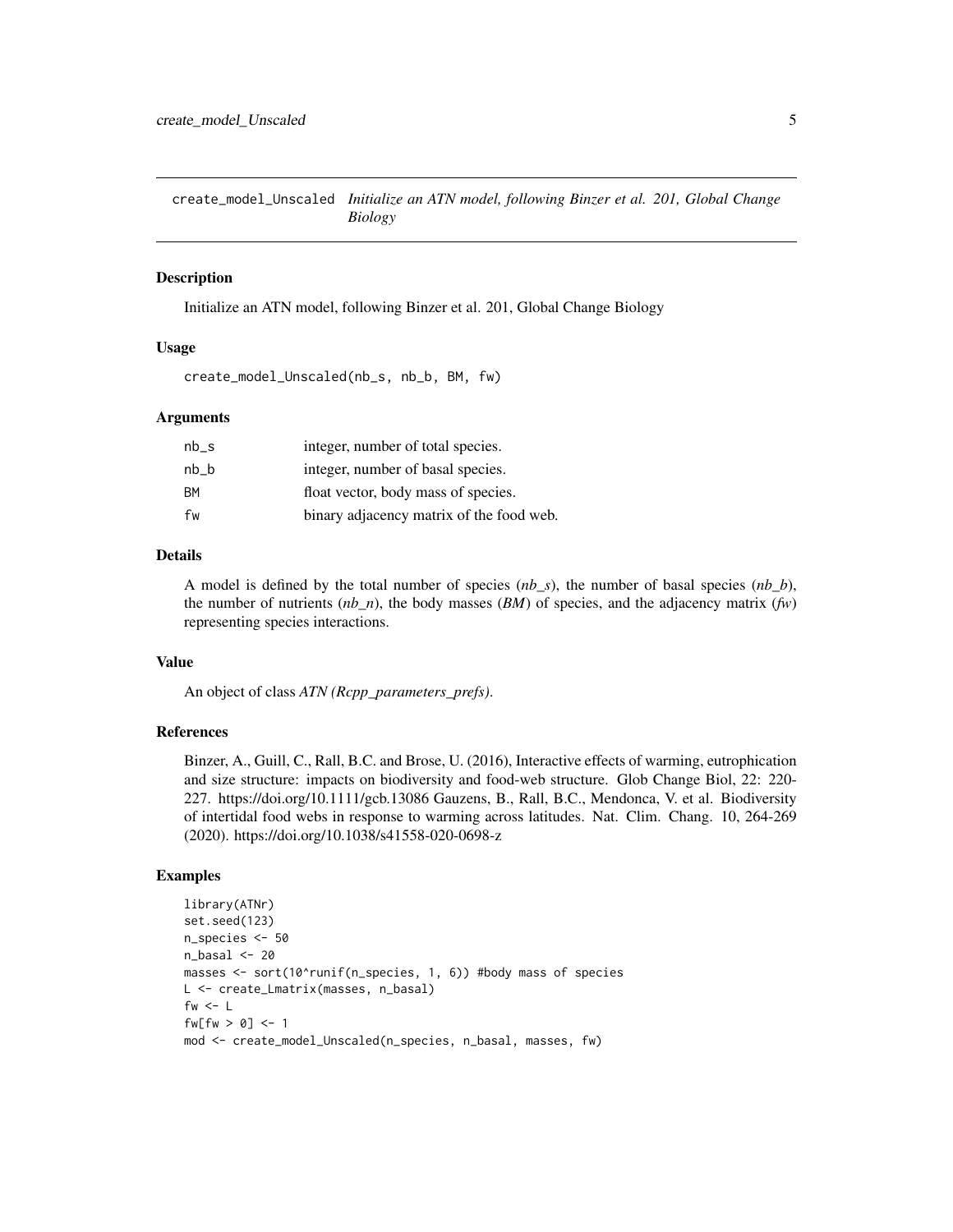```
create_model_Unscaled_nuts
```
*Initialize an ATN model, following Schneider et al. 2016, Nature Communication*

#### Description

Initialize an ATN model, following Schneider et al. 2016, Nature Communication

#### Usage

```
create_model_Unscaled_nuts(nb_s, nb_b, nb_n = 2, BM, fw)
```
#### Arguments

| $nb_s$    | integer, number of total species.        |
|-----------|------------------------------------------|
| $nb_b$    | integer, number of basal species.        |
| $nb_n$    | integer, number of nutrients.            |
| <b>BM</b> | float vector, body mass of species.      |
| fw        | binary adjacency matrix of the food web. |

#### Details

A model is defined by the total number of species (*nb\_s*), the number of basal species (*nb\_b*), the number of nutrients  $(nb_n)$ , the body masses  $(BM)$  of species, and the adjacency matrix  $(fw)$ representing species interactions. Nutrients are not counted as species.

#### Value

An object of class *ATN (Rcpp\_parameters\_prefs)*.

```
library(ATNr)
set.seed(123)
n_species <- 50
n_basal \leq 20
n_nutrients <- 2
masses <- sort(10^runif(n_species, 2, 6)) #body mass of species
L <- create_Lmatrix(masses, n_basal)
fw <- Lfw[fu > 0] \leq -1mod <- create_model_Unscaled_nuts(n_species, n_basal, n_nutrients, masses, fw)
```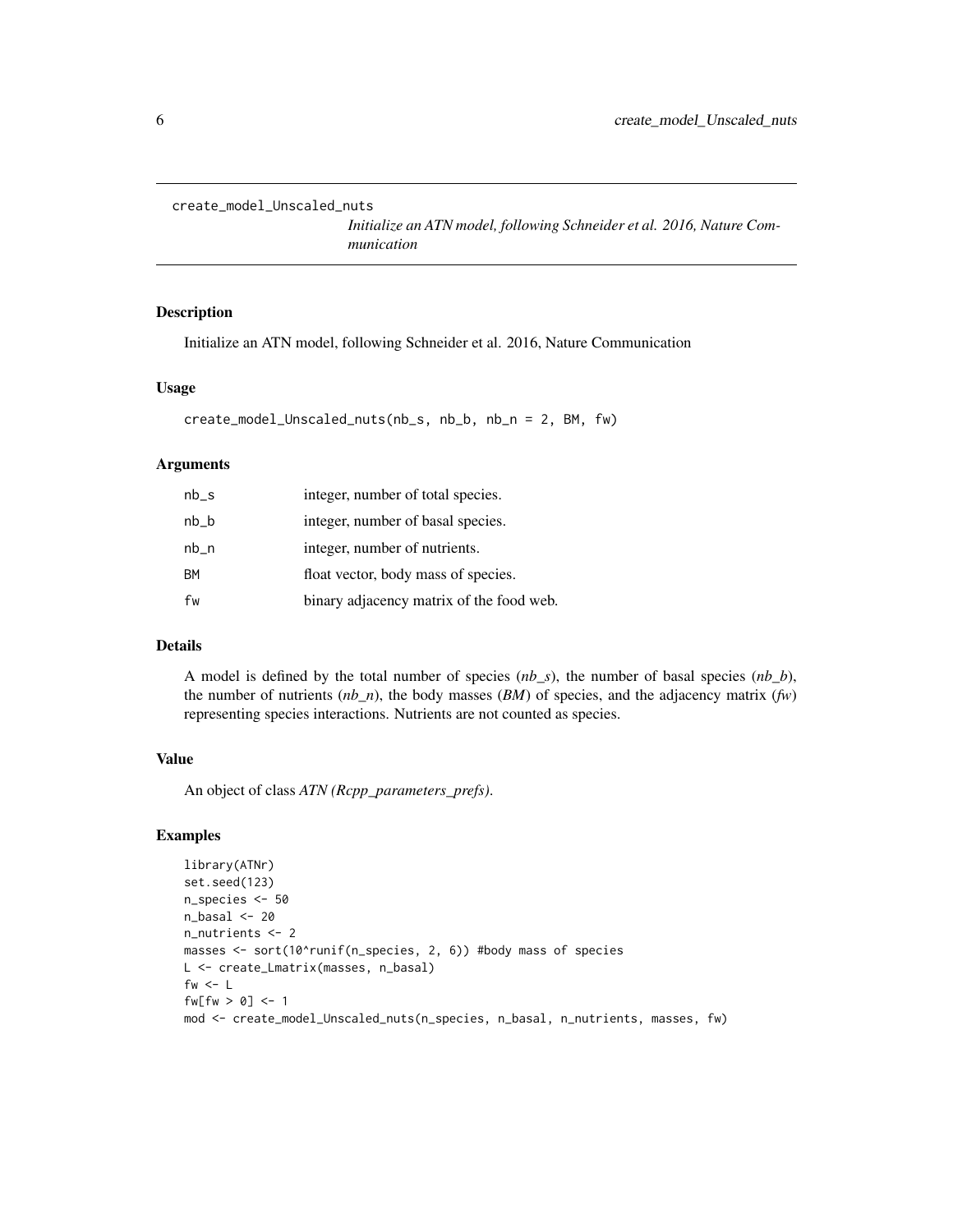<span id="page-6-0"></span>create\_niche\_model *Create a food web based on the niche model*

#### Description

Function to generate a food web based on the niche model (Williams and Martinez, 2000) based on the number of species and connectance. Corrections from Allesina et al. (2008) are used.

#### Usage

create\_niche\_model(S, C)

#### Arguments

|                          | integer, number of species.                                                         |
|--------------------------|-------------------------------------------------------------------------------------|
| $\overline{\phantom{0}}$ | numeric, connectance i.e. the number of realized links over the all possible links. |

#### Details

If at least one species has not resource or consumer (i.e. it is an isolated species), another food web is generated, until a maximum of 100 iterations.

#### Value

A (square) matrix with zeros (no interaction) and ones (species j consume species i).

#### References

Williams, R. J., & Martinez, N. D. (2000). Simple rules yield complex food webs. Nature, 404(6774), 180-183.

Allesina, S., Alonso, D., & Pascual, M. (2008). A general model for food web structure. science, 320(5876), 658-661.

```
set.seed(123)
web_niche <- create_niche_model(30, .1)
image(t(web_niche))
```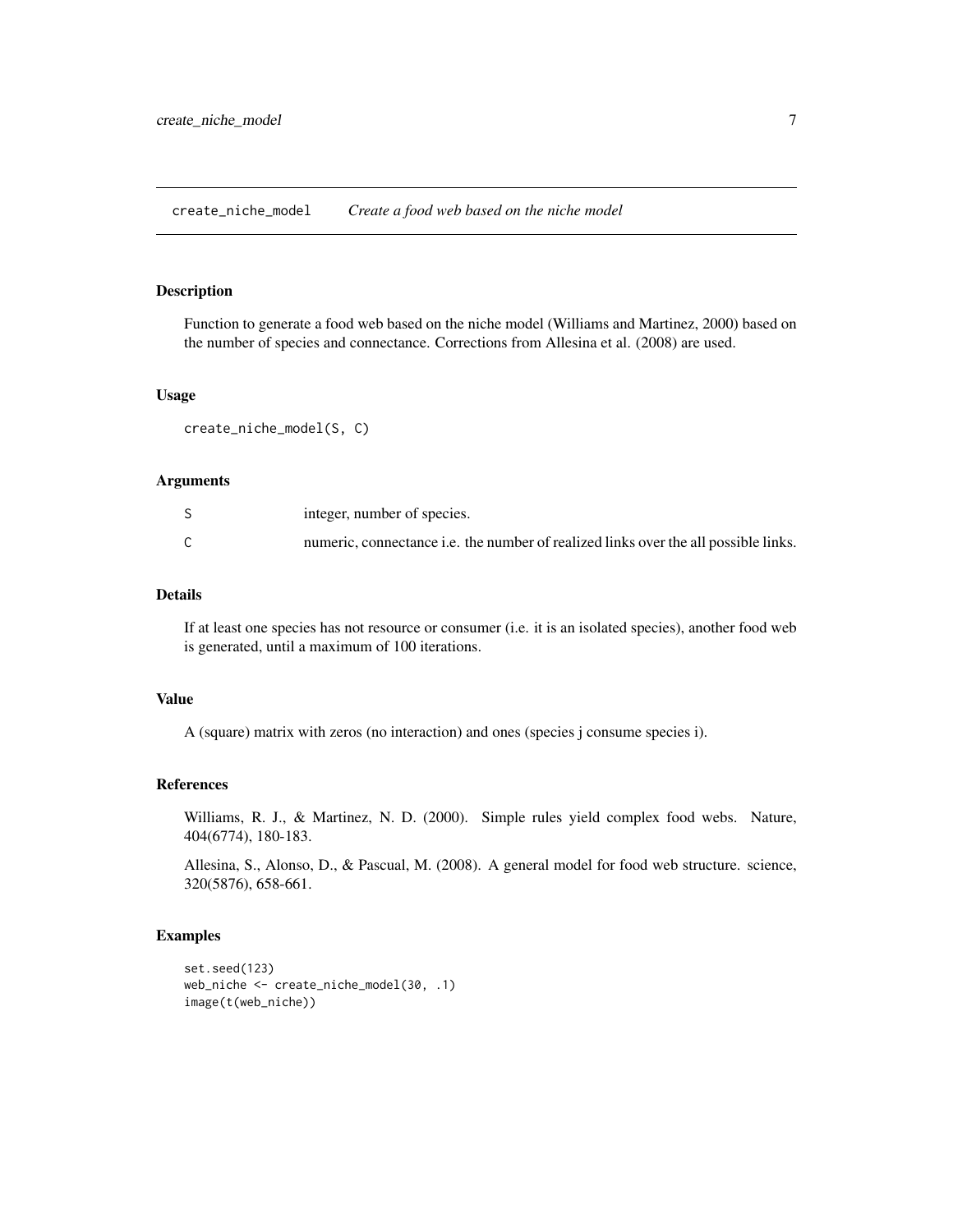```
initialise_default_Scaled
```
*Default parameters for the scaled version of ATN as in Delmas et al. 2016*

#### Description

Initialise the default parametrisation for the scaled version of the ATN model as in Delmas et al. (2016).

#### Usage

initialise\_default\_Scaled(model)

#### Arguments

model an object of class *Rcpp\_Scaled*.

#### Value

An object of class *Rcpp\_Scaled* with default parameters as in Delmas et al. (2017).

#### References

Delmas, E., Brose, U., Gravel, D., Stouffer, D.B. and Poisot, T. (2017), Simulations of biomass dynamics in community food webs. Methods Ecol Evol, 8: 881-886. https://doi.org/10.1111/2041- 210X.12713

initialise\_default\_Unscaled

*Default parameters for the scaled version of ATN as in Binzer et al. 2016, with updates from Gauzens et al. 2020*

#### Description

Initialise the default parametrisation for the scaled version of the ATN model as in Binzer et al. (2016), with updates from Gauzens et al. 2020

#### Usage

initialise\_default\_Unscaled(model, temperature = 20)

#### Arguments

| model       | an object of class ATN (Rcpp_Unscaled).                   |
|-------------|-----------------------------------------------------------|
| temperature | numeric, ambient temperature of the ecosystem in Celsius. |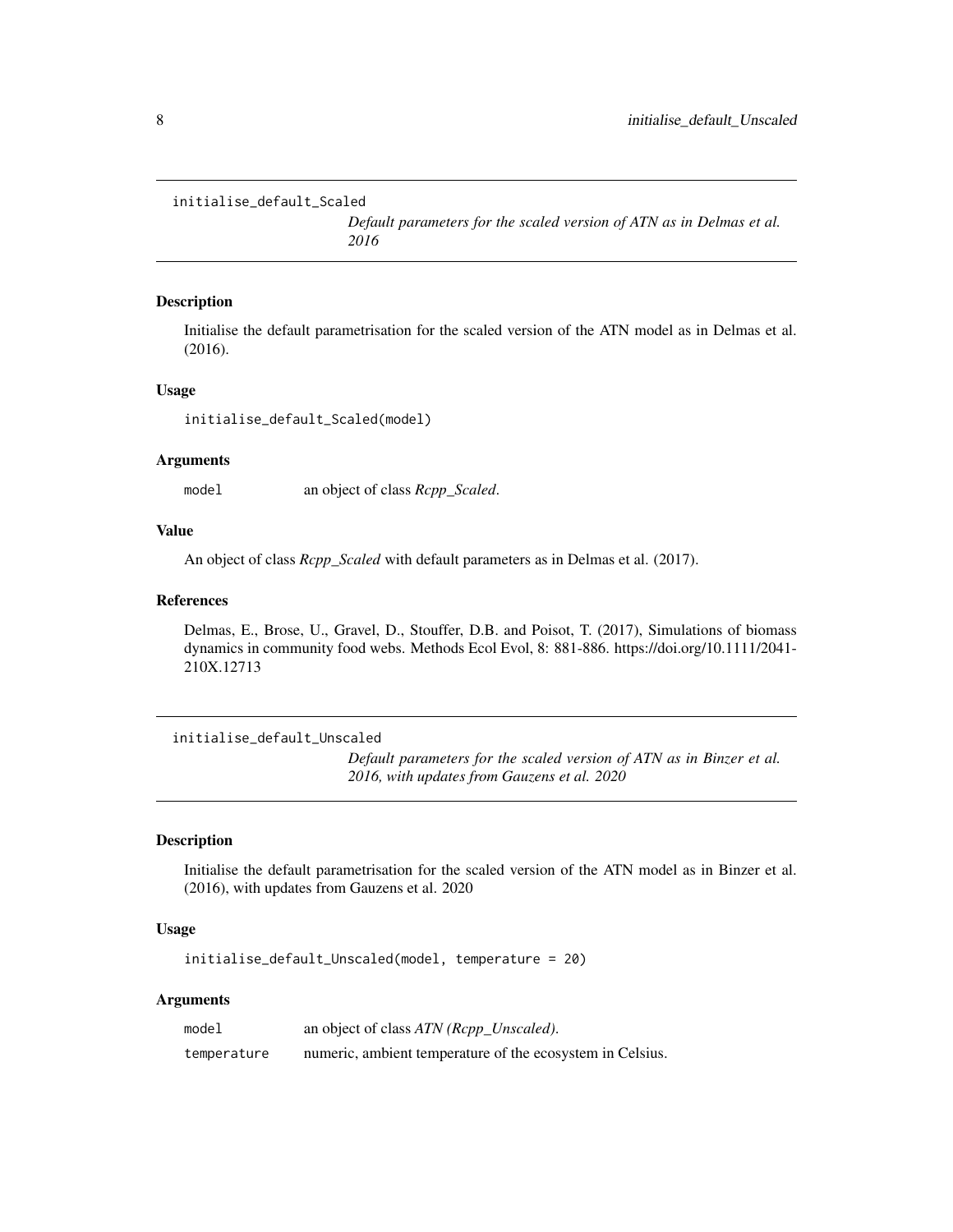#### <span id="page-8-0"></span>Value

An object of class *ATN (Rcpp\_Unscaled)* with default parameters as in Delmas et al. (2017).

#### References

Binzer, A., Guill, C., Rall, B. C. & Brose, U. Interactive effects of warming, eutrophication and size structure: impacts on biodiversity and food-web structure. Glob. Change Biol. 22, 220-227 (2016). Gauzens, B., Rall, B.C., Mendonca, V. et al. Biodiversity of intertidal food webs in response to warming across latitudes. Nat. Clim. Chang. 10, 264-269 (2020). https://doi.org/10.1038/s41558- 020-0698-z

initialise\_default\_Unscaled\_nuts *Default model parameters as in Schneider et al. 2016*

#### Description

Initialise the default parametrisation for the model for Schneider et al. (2016).

#### Usage

initialise\_default\_Unscaled\_nuts(model, L.mat, temperature = 20)

#### **Arguments**

| model       | an object of class ATN (Rcpp_Unscaled_nuts.                                                                     |
|-------------|-----------------------------------------------------------------------------------------------------------------|
| L.mat       | numeric matrix, probability of a consumer to attack and capture an encountered<br>resource. See create_Lmatrix. |
| temperature | numeric, ambient temperature of the ecosystem in Celsius.                                                       |

#### Value

An object of class *ATN (Rcpp\_Unscaled\_nuts)* with default parameters as in Schneider et al. (2016).

#### References

Schneider, F. D., Brose, U., Rall, B. C., & Guill, C. (2016). Animal diversity and ecosystem functioning in dynamic food webs. Nature Communications, 7(1), 1-8.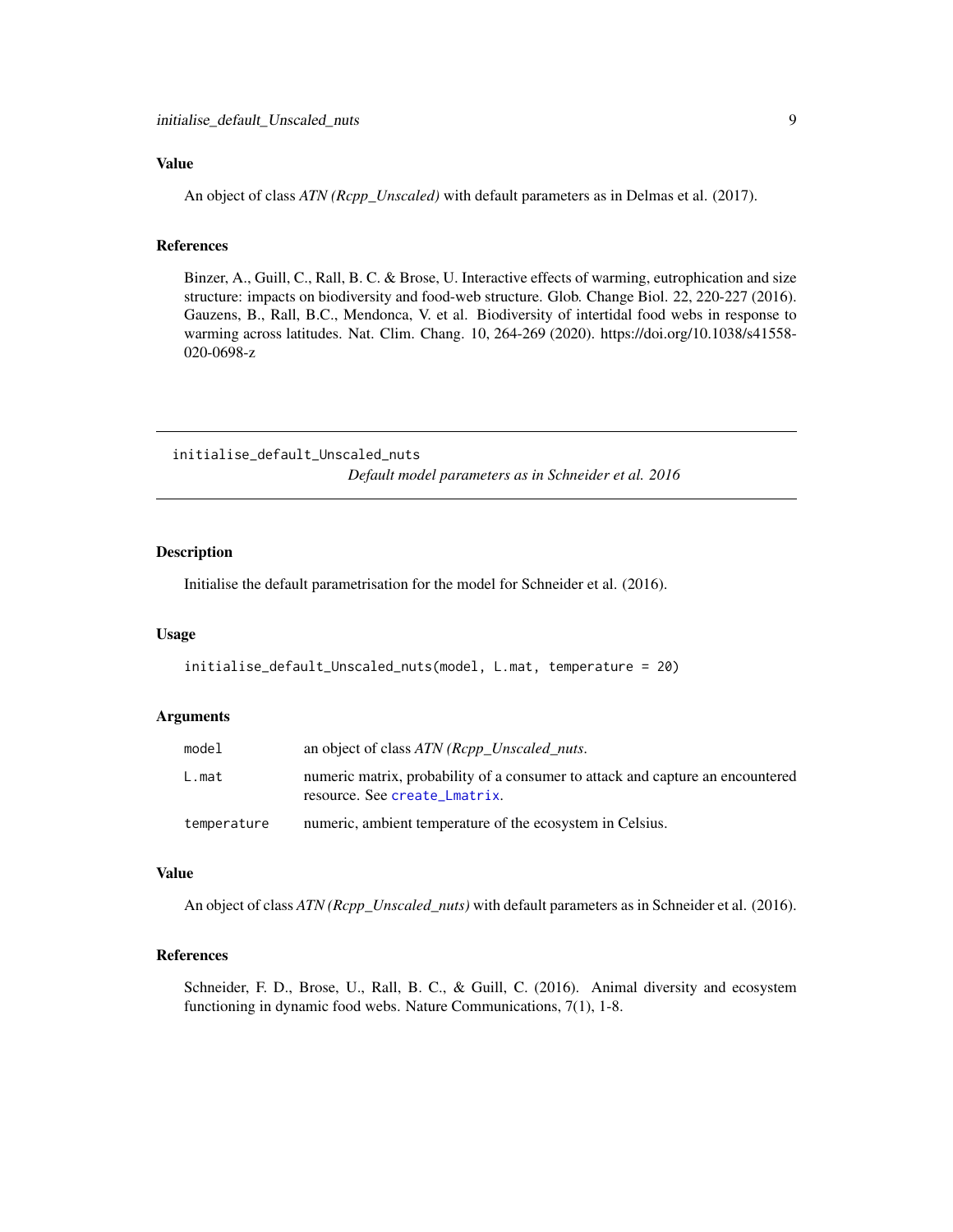<span id="page-9-0"></span>

Run a deep search first algorithm (DFS)

#### Usage

is\_connected(fw)

#### Arguments

fw binary adjacency matrix of the food web.

#### Value

Boolean: TRUE if the food web is connected, FALSE if several disconnected sub-networks are detected.

#### Examples

```
library(ATNr)
set.seed(123)
# number of species, nutrients, and body masses
n_species <- 20
n_basal \leq- 5
n_nutrients <- 3
masses <- sort(10^runif(n_species, 2, 6)) #body mass of species
# create food web matrix
L <- create_Lmatrix(masses, n_basal)
L[, 1:n_basal] <- 0
fw \leftarrow Lf(w[fw > 0] < -1connected <- is_connected(fw)
```

|  |  |  | Joacobian |  |
|--|--|--|-----------|--|
|  |  |  |           |  |
|  |  |  |           |  |
|  |  |  |           |  |

Estimate the Jacobian matrix of a ODE system

#### Description

Estimate the Jacobian matrix of a ODE system

#### Usage

Joacobian(bioms, ODE, eps = 1e-06)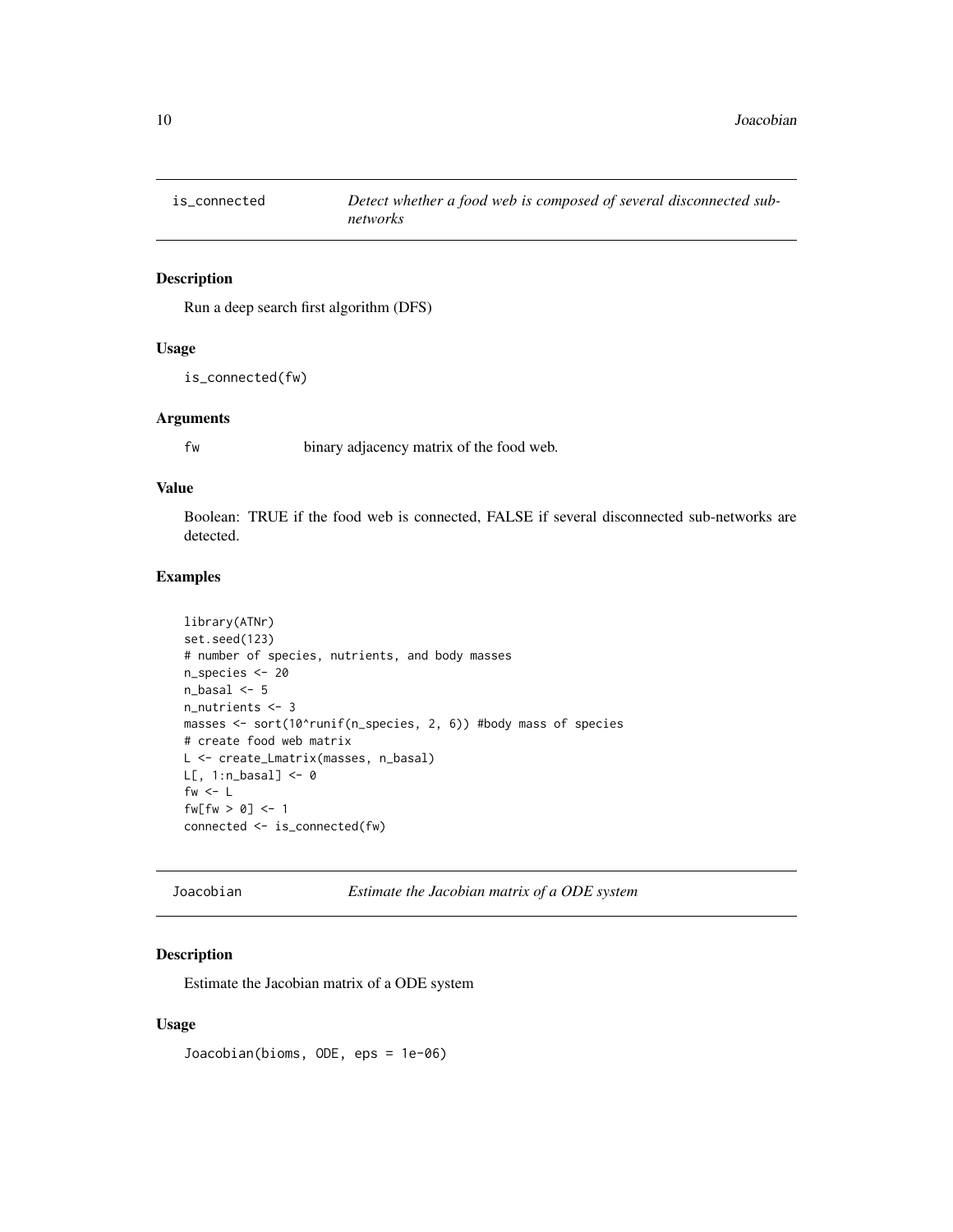#### Joacobian 11

#### Arguments

| bioms | float vector, biomass of species.                               |
|-------|-----------------------------------------------------------------|
| 0DE   | function that computes the ODEs from one of the model available |
| eps   | float, scale precision of the numerical approximation.          |

#### Details

The function provides a numerical estimation of the Jacobian matrix based on the 5 points stencil method. The precision of the method is in

 $O(h^5)$ 

, where

$$
h=eps\ast biomass
$$

. The choice of eps should ensure that

 $h^5$ 

is always lower to the extinction threshold.

The dimension of the Jacobian matrix are not always matching the number of species in the system. This is because we considered that a perturbation can not correspond to the recolonisation of an extinct species. Therefore, extinct species are removed from the system to calculate the Jacobian matrix.

#### Value

A matrix corresponding to the Jacobian of the system estimated at the parameter biomasses

```
library(ATNr)
set.seed(123)
# first run a model to reach equilibrium
masses <- runif(20, 10, 100) #body mass of species
L <- create_Lmatrix(masses, 10, Ropt = 10)
L[L > 0] <- 1
mod <- create_model_Unscaled_nuts(20, 10, 3, masses, L)
mod <- initialise_default_Unscaled_nuts(mod, L)
biomasses <- masses \land -0.75 \star 10 \land 4 #biomasses of species
biomasses <- append(runif(3, 20, 30), biomasses)
times <- seq(0, 100, 1)
sol <- lsoda_wrapper(times, biomasses, mod)
# get the final biomasses
final.bioms = sol[nrow(sol), -1]# estimate jacobian
Joacobian(final.bioms, mod$ODE)
```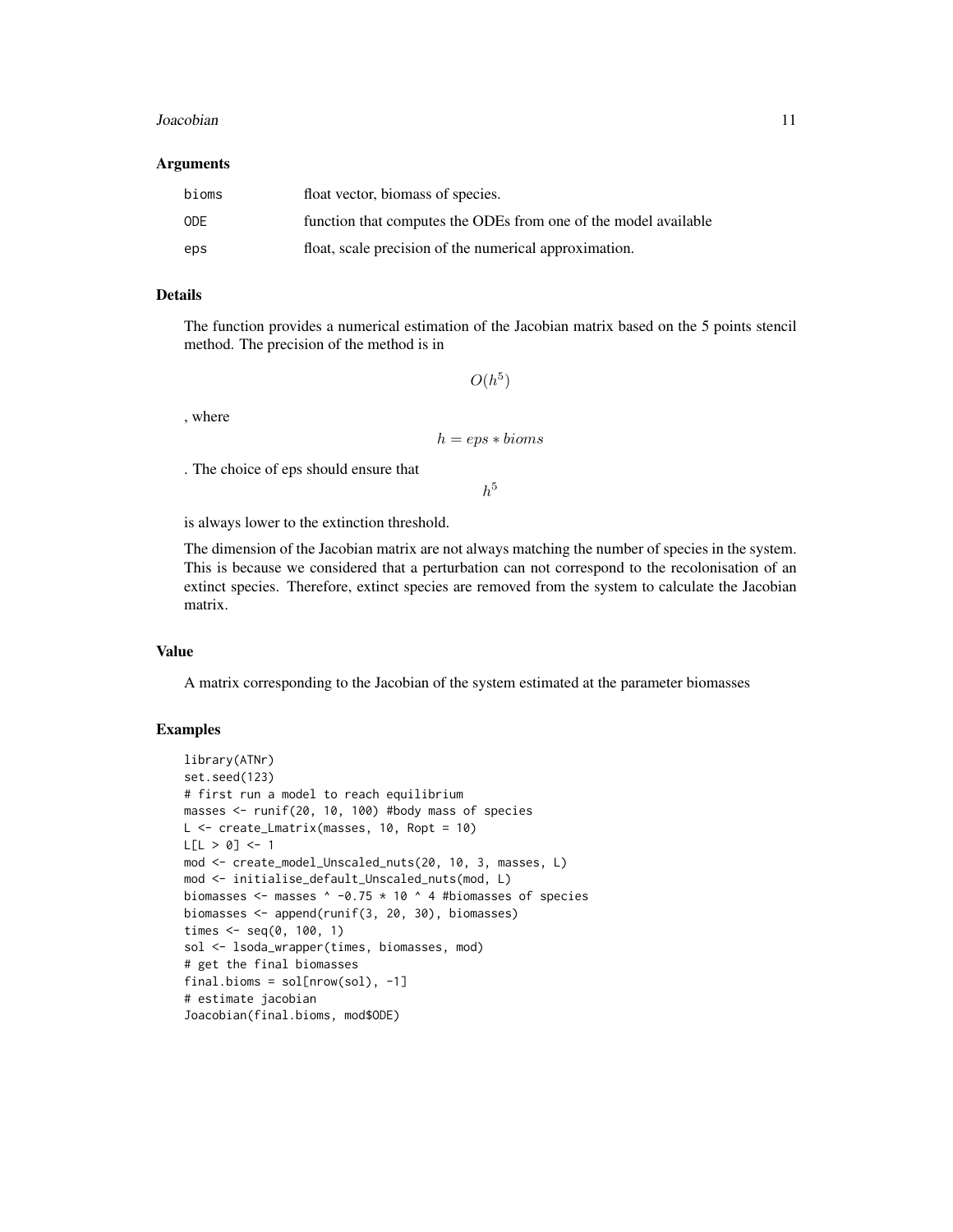<span id="page-11-0"></span>lsoda\_wrapper *Wrapper for lsoda*

#### Description

This is a wrapper to call lsoda from *deSolve* and solve the ODE. Package deSolve needs to be installed to run this wrapper.

#### Usage

 $lsoda_wrapper(t, y, model, verbose = FALSE, ...)$ 

#### Arguments

| t         | vector of times.                                                             |
|-----------|------------------------------------------------------------------------------|
| V         | vector of biomasses.                                                         |
| model     | object of class ATN (Rcpp_parameters_prefs).                                 |
| verbose   | Boolean, whether a message should be printed when all checks were successful |
| $\ddotsc$ | additional arguments to pass to 'lsoda'                                      |

#### Value

A matrix for the ODE solution with species as columns and times as rows.

```
library(ATNr)
set.seed(123)
masses <- runif(20, 10, 100) #body mass of species
L <- create_Lmatrix(masses, 10, Ropt = 10)
L[L > 0] <- 1
mod <- create_model_Unscaled_nuts(20, 10, 3, masses, L)
mod <- initialise_default_Unscaled_nuts(mod, L)
biomasses \leq masses \land -0.75 * 10 \land 4 #biomasses of species
biomasses <- append(runif(3, 20, 30), biomasses)
times <- seq(0, 100, 1)
sol <- lsoda_wrapper(times, biomasses, mod)
```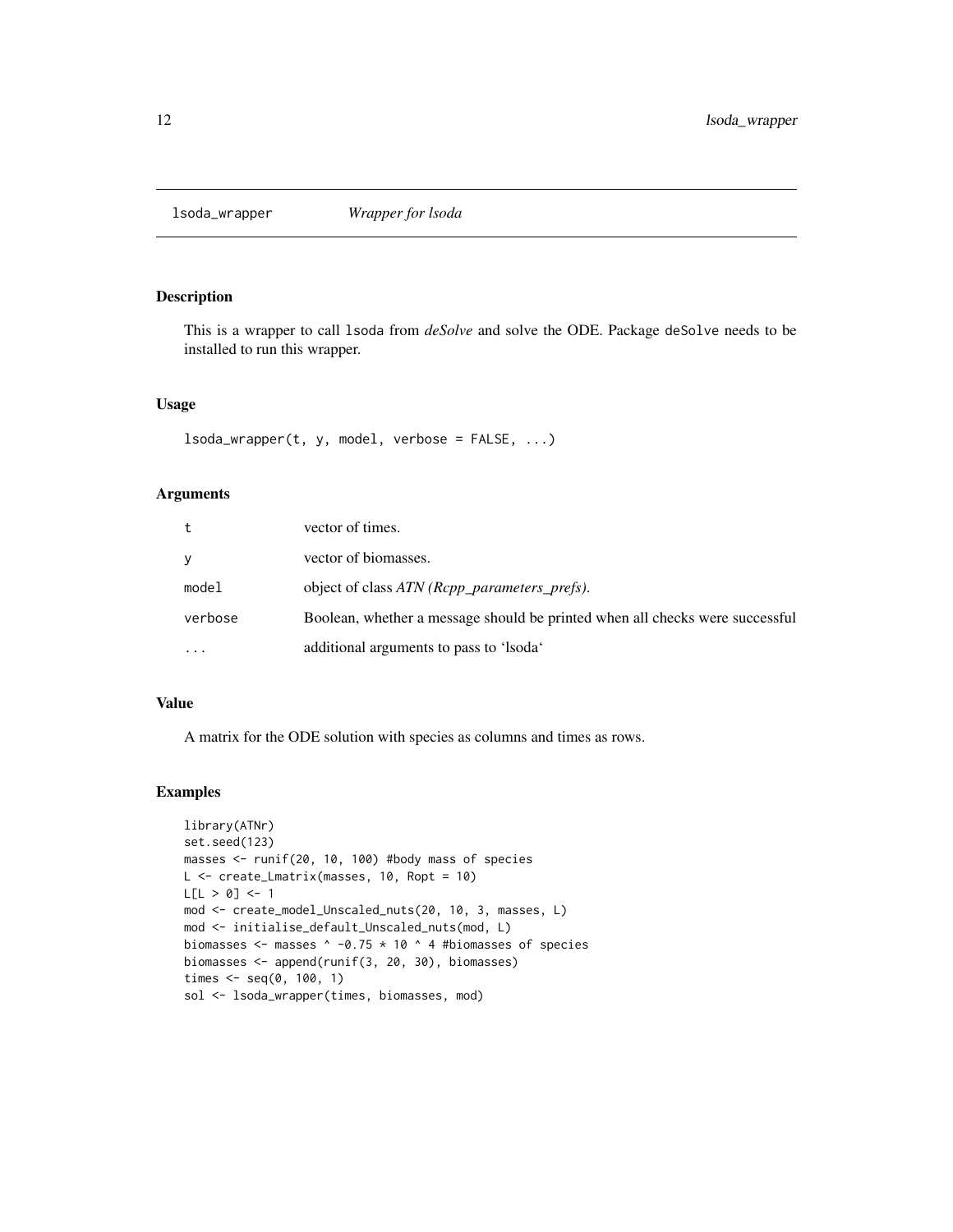<span id="page-12-0"></span>

Plot solution of the ODE for the food web. Currently only species and not nutrients are plotted.

#### Usage

```
plot_odeweb(x, nb_s)
```
#### Arguments

|      | matrix with solutions. First row should be the time vector.                    |
|------|--------------------------------------------------------------------------------|
| nb s | numeric, number of species as in the model (e.g., create_model_Unscaled_nuts). |

#### Value

No return value, called for side effects.

```
## Not run:
library(ATNr)
library(deSolve)
set.seed(123)
# number of species, nutrients, and body masses
n_species <- 20
n_basal \leq- 5
n_nutrients <- 3
masses <- sort(10^runif(n_species, 2, 6)) #body mass of species
# create food web matrix
L <- create_Lmatrix(masses, n_basal)
L[, 1:n_basal] <- 0
fw <- Lfw[fw > 0] \leftarrow 1model <- create_model_Unscaled_nuts(
  n_species,
 n_basal,
  n_nutrients,
  masses,
  fw
\mathcal{L}# initialize model as default in Schneider et al. (2016)
model <- initialise_default_Unscaled_nuts(model, L)
model$initialisations()
# defining integration time
times <- seq(0, 500, 5)
biomasses <- runif(n_species + n_nutrients, 2, 3)
```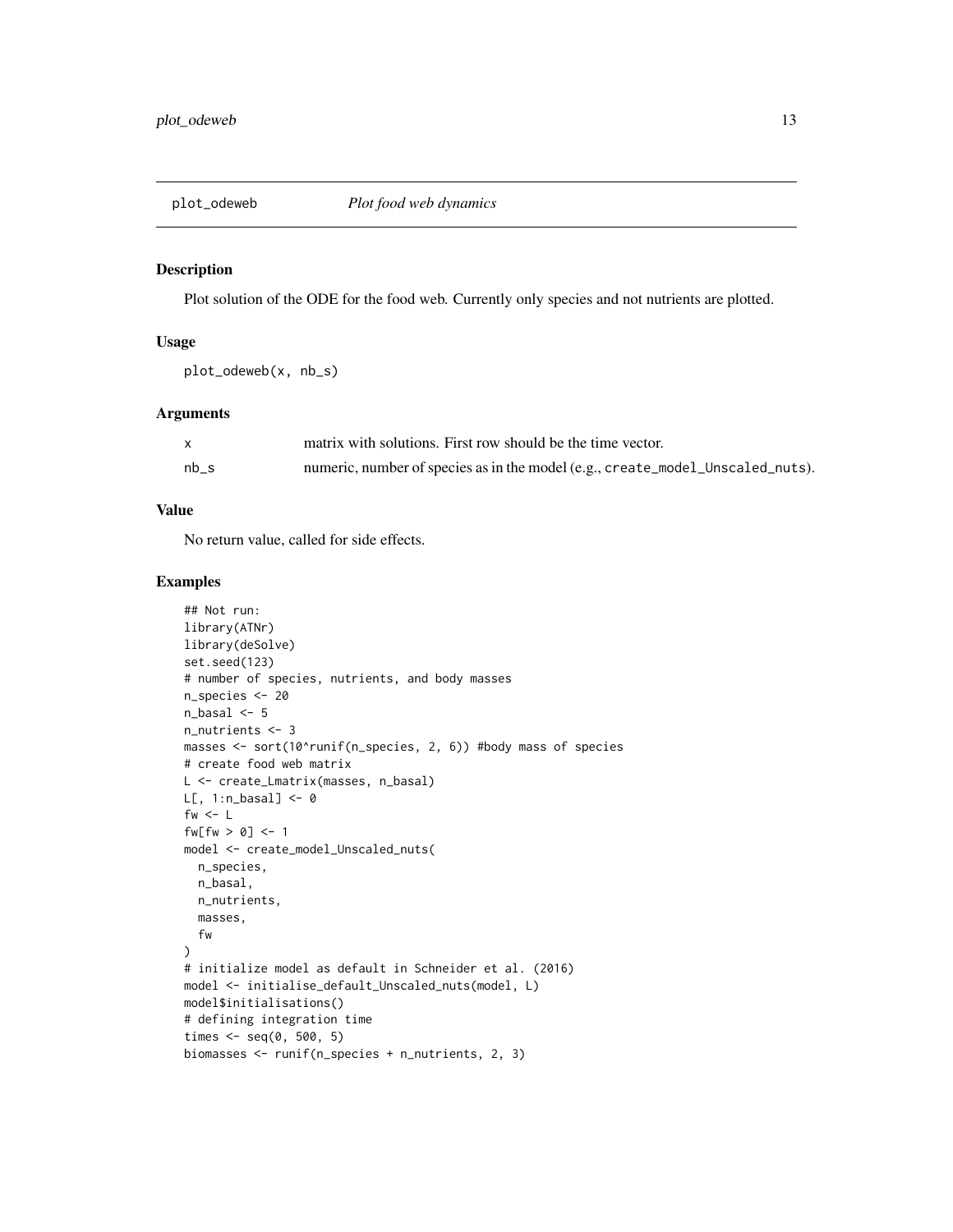```
sol <- lsoda_wrapper(times, biomasses, model, verbose = FALSE)
plot_odeweb(sol, model$nb_s)
## End(Not run)
```
remove\_species *Function to remove species from a model class*

#### Description

Function to remove species from a model class

#### Usage

```
remove_species(species, model, nuts = NULL)
```
#### Arguments

| species | integer vector, the indices of species to remove.                                                       |
|---------|---------------------------------------------------------------------------------------------------------|
| model   | model object                                                                                            |
| nuts    | integer vector, the indices of nutrients to remove. Parameter specific to the Un-<br>scaled nuts model. |

#### Value

A model object where the data structure has bee updated to remove the species in parameters.

| run checks | Run checks on model parameters |
|------------|--------------------------------|
|------------|--------------------------------|

#### Description

Check if the dimensions of vectors and matrices used in the model are correct. If any dimension is not correct, an error message is returned.

#### Usage

```
run_checks(model, verbose = TRUE)
```
#### Arguments

| model   | a model object.                                                              |
|---------|------------------------------------------------------------------------------|
| verbose | Boolean, whether a message should be printed when all checks were successful |

#### Value

No return value, only throw an error if parameters are inconsistent.

<span id="page-13-0"></span>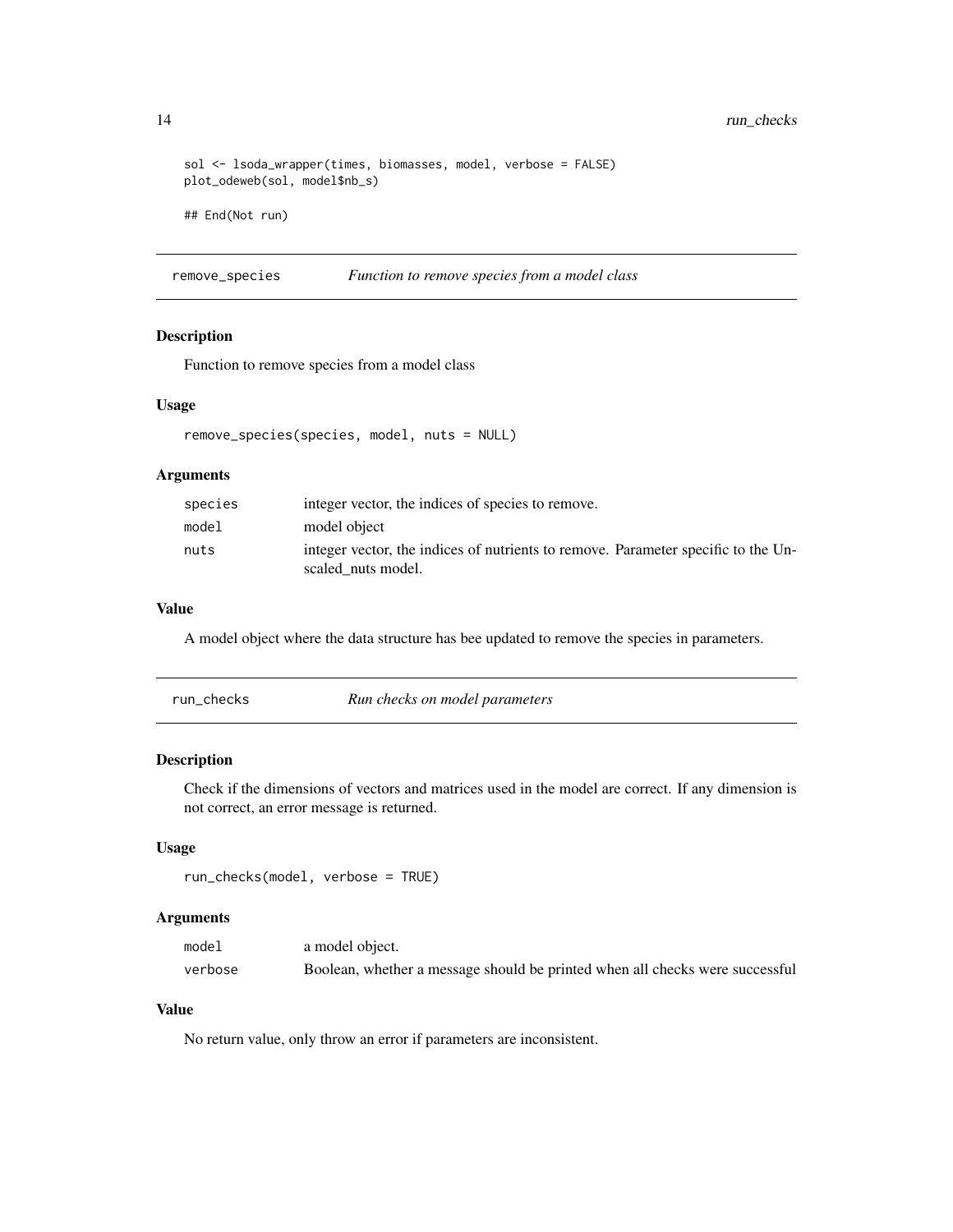<span id="page-14-0"></span>

Type the name of the class to see its methods

#### Fields

- nb\_s Total number of species
- nb\_b Number of basal species
- c double: interference competition
- X Vector of metabolic rates (length = number of species)
- max\_feed Vector of maximum feeding rates (length = number of consumers)
- e Vector of assimilation efficiencies (length = number of species)
- r Vector of producers maximum growth rates (length = number of basal species)
- BM Vector of body masses (length = number of species)
- dB Vector of local derivatives (length = number of species)
- B0 Vector of half saturation densities (length = number of consumers)
- fw Adjacency matrix of the food-web (dim = number of species \* number of species)
- w Matrix of relative consumption rates (dim = number of species \* number of consumers)
- F Matrix of per-capita feeding rates (dim = number of species \* number of consumers)
- q hill exponent for the type of functional response
- K Carrying capacity of basal species
- ext Extinction threshold for species
- alpha Plant resource competition
- ODE Calculate the derivatives for the scaled version of the ATN model
	- Parameter: bioms Local species biomasses
	- Parameter: t Integration time point
	- Returns a vector of growth rate for each species at time t

| Scaled_loops | Store parameters and functions associated to the scaled version of |  |  |  |
|--------------|--------------------------------------------------------------------|--|--|--|
|              | ATN                                                                |  |  |  |

#### Description

To not use. For testing purpose only. Please use Rcpp\_Scaled instead.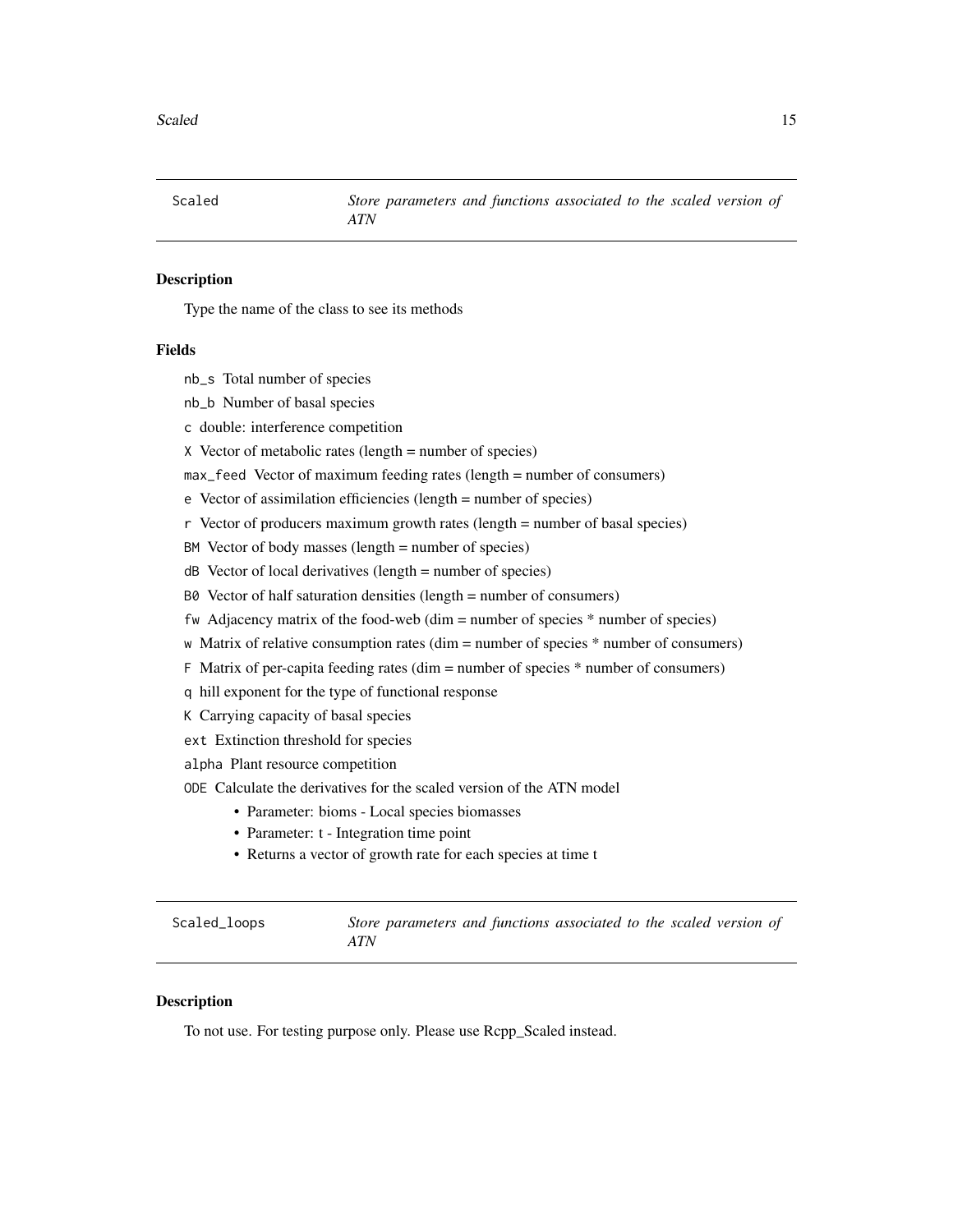<span id="page-15-0"></span>A dataset containing the default parameters as in the Schneider et al. (2016) and used to parametrize the default models. See also create\_model\_Unscaled\_nuts, create\_Lmatrix, initialise\_default\_Unscaled\_nuts.

#### Usage

schneider

#### Format

A list with the default parameters:

Temperature ambient temperature in Celsius

T.K default temperature, 20 degree Celsius in Kelvin

k Boltzmann's constant

T0 20 degree Celsius in Kelvin, used to estimate scaling law of metabolic rates

q Hill's exponent of the functional response

Ropt consumer/resource optimal body mass ratio

gamma shape of the Ricker function

mu\_c average predator interference

sd\_c standard deviation of predator interference

E.c Activation energy for interference

h0 scaling constant of the power-law of handling time with consumer and resource body mass

hpred exponent associated to predator body mass for the allometric scaling of handling time

hprey exponent associated to prey body mass for the allometric scaling of handling time

E.h Activation energy for handling time

b0 normalisation constant for capture coefficient

bprey exponent associated to prey body mass for the allometric scaling of capture coefficient

bpred exponent associated to predator body mass for the allometric scaling of capture coefficient

E.b Activation energy for capture coefficient

e\_P Assimilation efficiency associated to the consumption of a plant species

e\_A Assimilation efficiency associated to the consumption of an animal species

**x\_P** scaling constant of the power-law of metabolic demand per unit of plant biomass

x\_A scaling constant of the power-law of metabolic demand per unit of animal biomass

E.x Activation energy for metabolic rates

expX TBD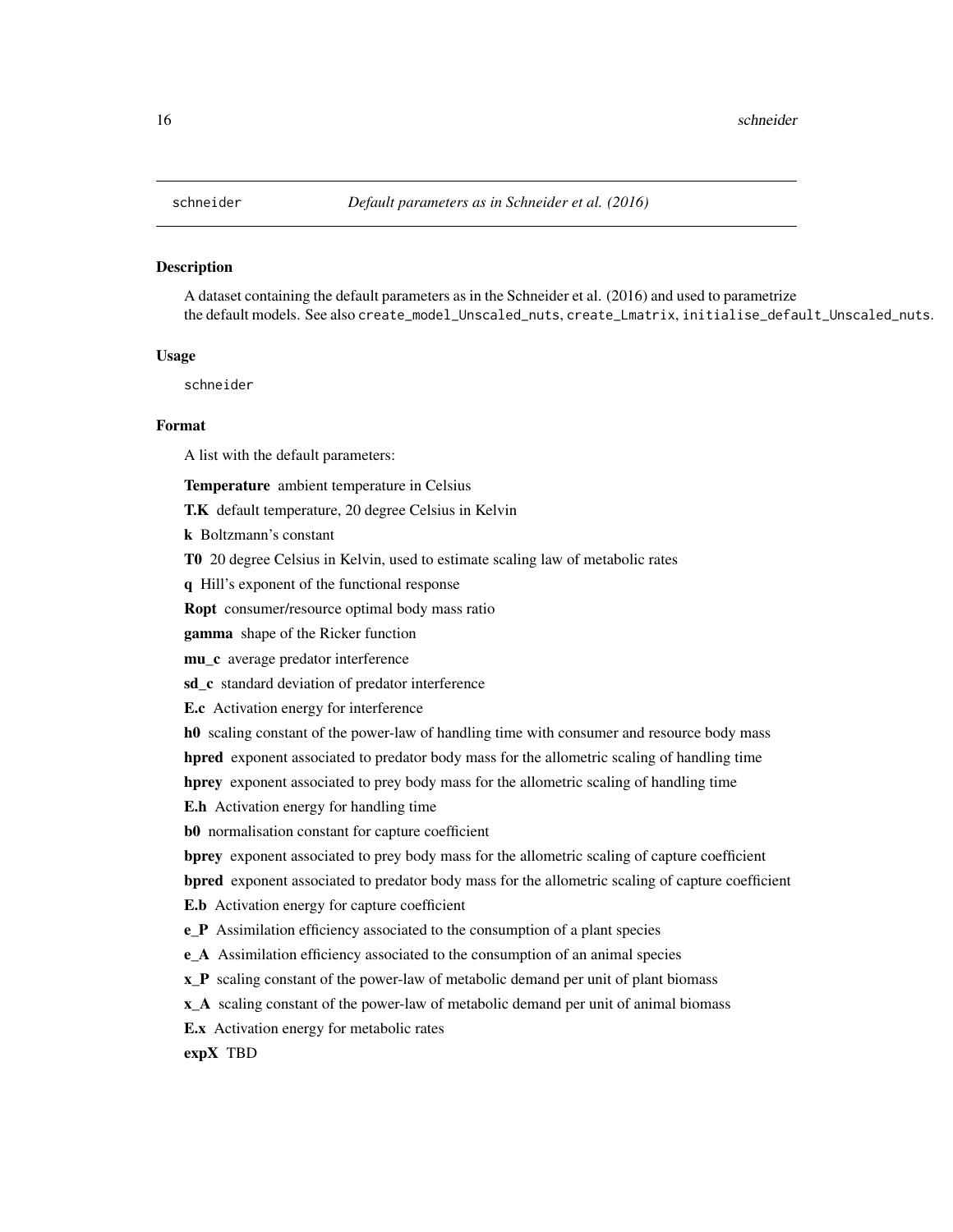#### <span id="page-16-0"></span>sort\_input 17

D turnover rate of nutrients

nut\_up\_min Minimum uptake efficiency of plants

nut\_up\_max Maximum uptake efficiency of plants

mu\_nut Average maximum nutrient concentration

sd\_nut standard deviation of maximum nutrient concentration

v relative content of nutrient 1 in plant biomass

#### References

Schneider, F. D., Brose, U., Rall, B. C., & Guill, C. (2016). Animal diversity and ecosystem functioning in dynamic food webs. Nature Communications, 7(1), 1-8.

sort\_input *Sort custom input*

#### Description

Sort custom input

#### Usage

sort\_input(BM, fw)

#### Arguments

| <b>BM</b> | numeric vector, body mass of species. |
|-----------|---------------------------------------|
| fw        | adjacency matrix of the food web.     |

#### Details

Body masses and food web matrix should be arranged with the first elements/columns being for basal species. This is a requirement for the Cpp class and must be enforced before initializing the Rcpp\_Schneider and Rcpp\_Delmas objects.

#### Value

A list with sorted body masses (*body.mass*) and food web matrix (*food.web*).

```
bm <- runif(10, 10, 50)
fw <- matrix(as.numeric(runif(100) > .9), 10, 10)
sort_input(bm, fw)
```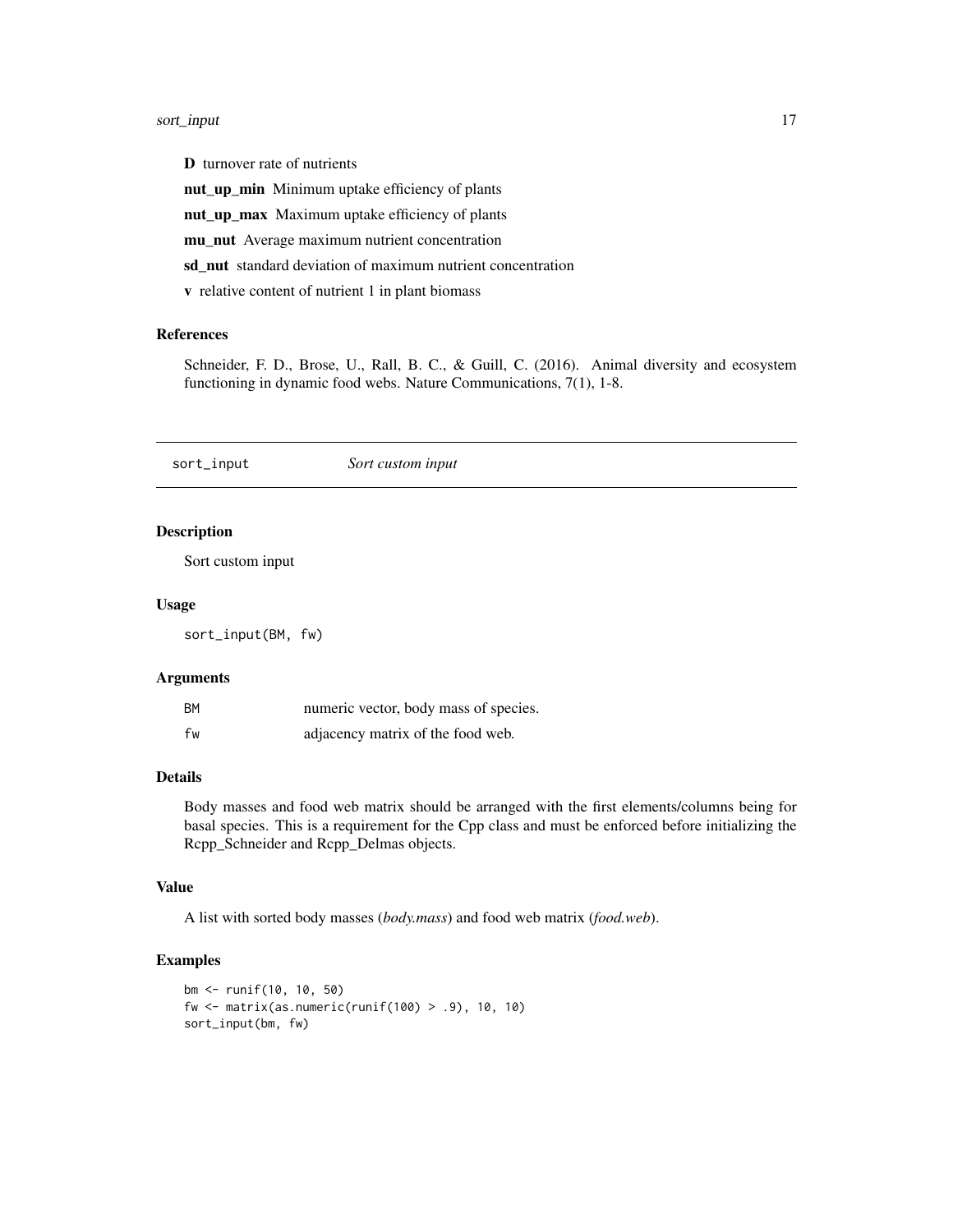<span id="page-17-0"></span>

Calculate trophic level of species

#### Usage

TroLev(fw)

#### Arguments

fw numeric matrix, the matrix of the food web.

#### Value

A numeric vector of species' trophic level.

| Unscaled | Store parameters and functions associated to the unscaled version of |
|----------|----------------------------------------------------------------------|
|          | ATN                                                                  |

#### Description

Type the name of the class to see its methods

#### Fields

- nb\_s Total number of species
- nb\_b Number of basal species
- c double: inteference competition
- X Vector of metabolic rates (length = number of species)
- a Matrix of attack rates (dim = number of species  $*$  number of consumers)
- h Matrix of handling times (dim = number of species \* number of consumers)
- e Vector of assimilation efficiencies (length = number of species)
- r Vector of producers maximum growth rates (length = number of basal species)
- BM Vector of body masses (length = number of species)
- dB Vector of local derivatives (length = number of species)
- fw Adjacency matrix of the food-web (dim = number of species \* number of species)
- F Matrix of per-capita feeding rates (dim = number of species \* number of consumers)
- q hill exponent for the type of functional response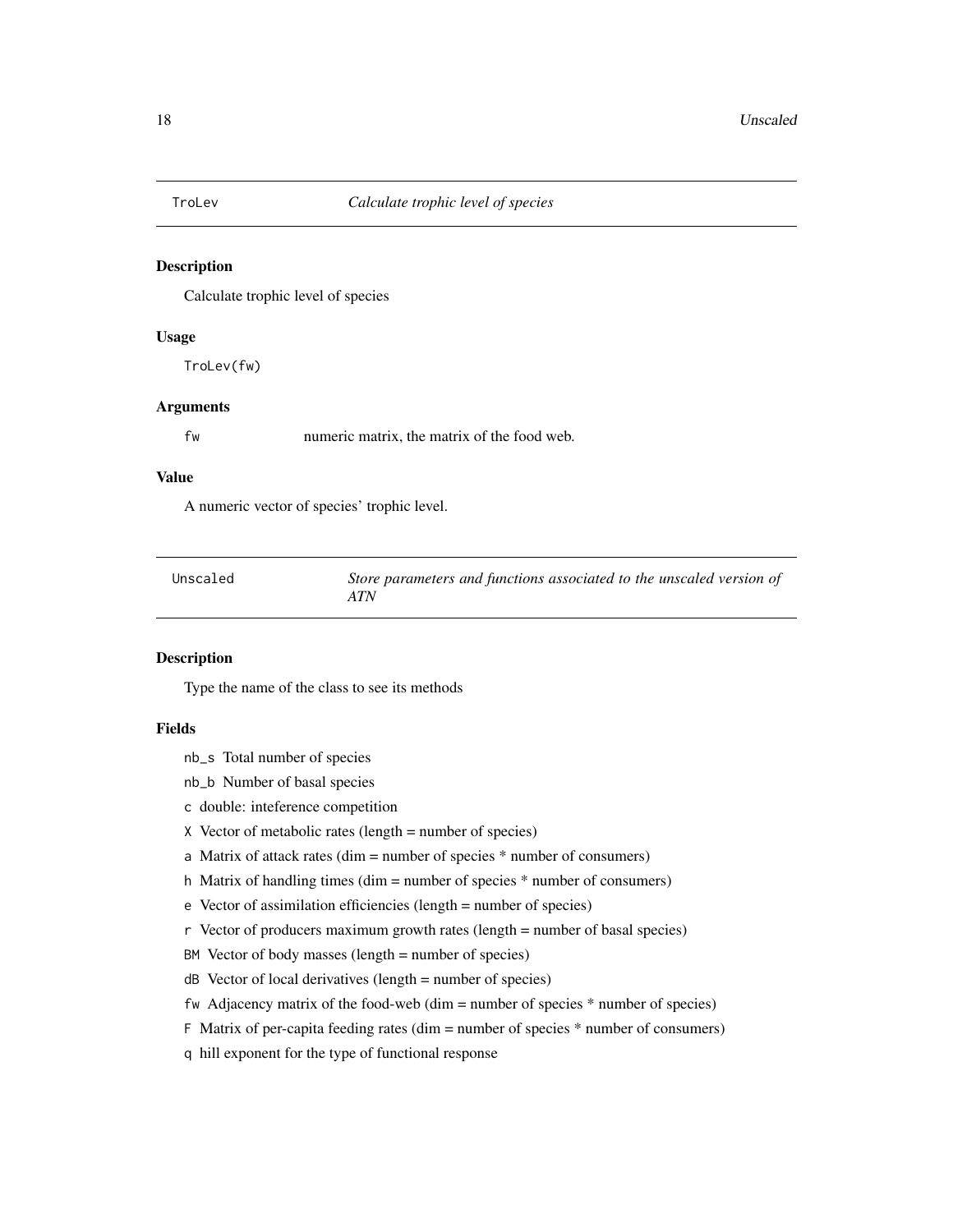- <span id="page-18-0"></span>K Carrying capacity of basal species
- alpha Plant resource competition
- ext Extinction threshold for species
- ODE Calculate the derivatives for the scaled version of the ATN model
	- Parameter: bioms Local species biomasses
	- Parameter: t Integration time point
	- Returns a vector of growth rate for each species at time t

| Unscaled_loops | Store parameters and functions associated to the unscaled version of |
|----------------|----------------------------------------------------------------------|
|                | ATN                                                                  |

To not use. For testing purpose only. Please use Rcpp\_Unscaled instead.

| Unscaled nuts | Store parameters and functions associated to the unscaled version of |
|---------------|----------------------------------------------------------------------|
|               | ATN including nutrient dynamics                                      |

#### Description

Type the name of the class to see its methods

#### Fields

- nb\_s Total number of species
- nb\_b Number of basal species
- nb\_n Number of nutrient pool
- c double: inteference competition
- b Matrix of attack rates (dim = number of species \* number of consumers)
- h Matrix of handling times (dim = number of species \* number of consumers)
- $X$  vector of metabolic rates (length = number of species)
- K matrix of plant nutrient efficiencies (dim = number of nutrients  $*$  number of plants)
- V matrix of plant relative nutrient content (dim  $=$  number of nutrients  $*$  number of plants)
- S Vector of maximum nutrient concentration (length = number of plants)
- r Vector of maximum growth rate of plant species (length = number of plant species)
- e Vector of assimilation efficiencies (length = number of species)
- BM Vector of body masses (length = number of species)
- dB Vector of local derivatives (length = number of species)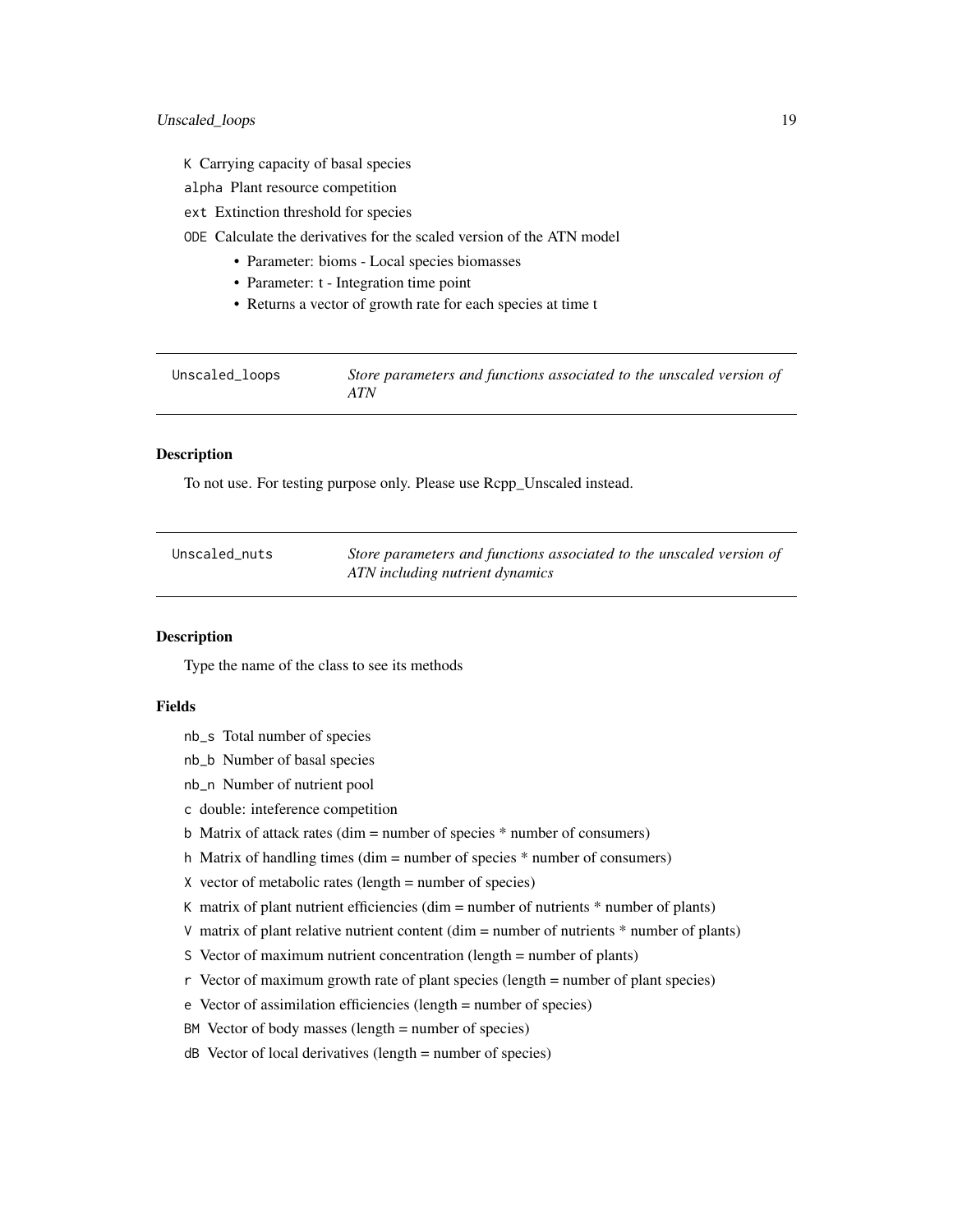- <span id="page-19-0"></span>fw Adjacency matrix of the food-web (dim = number of species \* number of species)
- w Matrix of relative consumption rates (dim = number of species \* number of consumers)
- F Matrix of per-capita feeding rates (dim = number of species \* number of consumers)
- q hill exponent for the type of functional response
- ext Extinction threshold for species
- ODE Calculate the derivatives for the scaled version of the ATN model
	- Parameter: bioms Local species biomasses
	- Parameter: t Integration time point
	- Returns a vector of growth rate for each species at time t

| Unscaled_nuts_loops | Store parameters and functions associated to the unscaled version of |
|---------------------|----------------------------------------------------------------------|
|                     | ATN                                                                  |

To not use. For testing purpose only. Please use Rcpp\_Unscaled\_nuts instead.